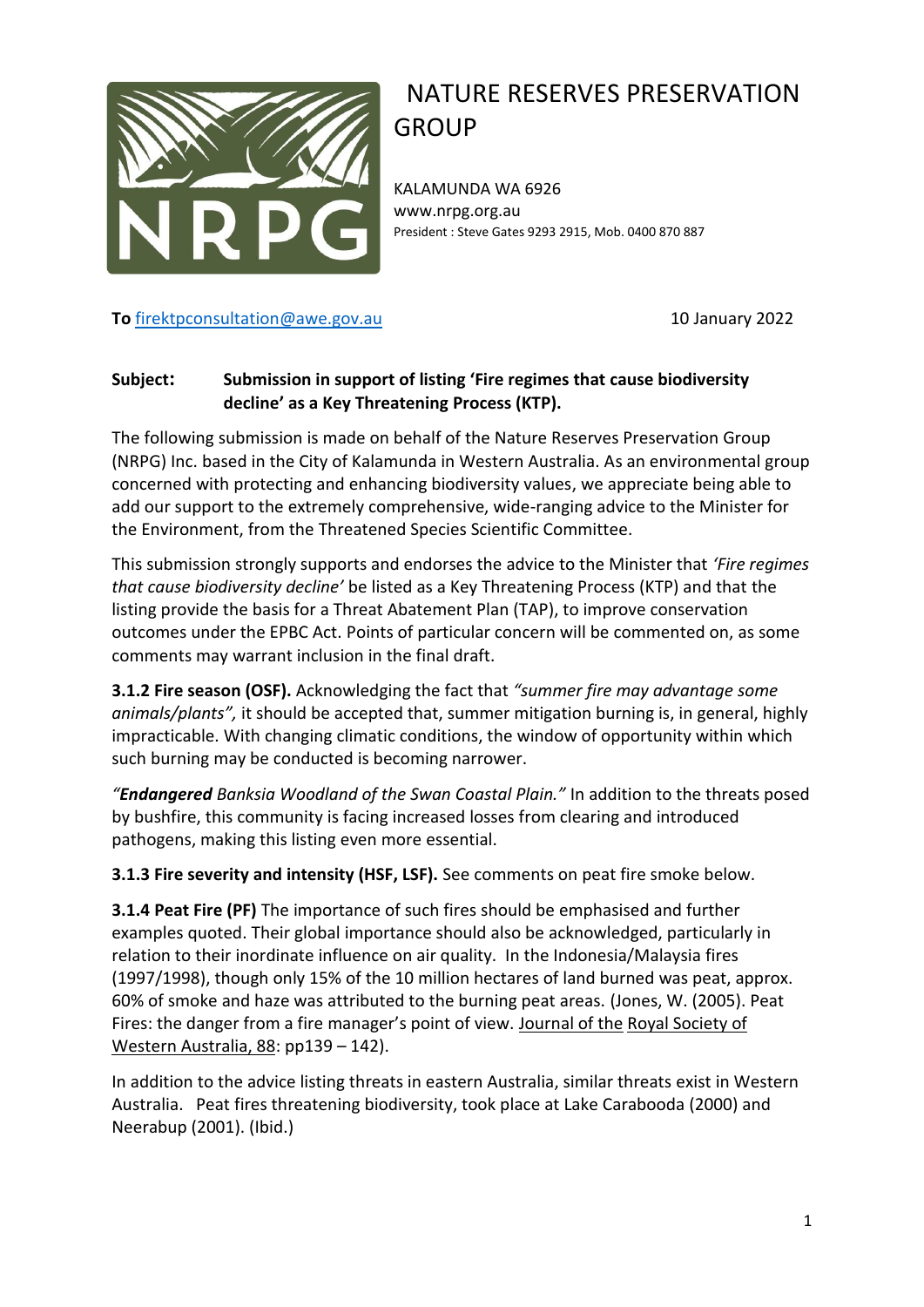In 2019, during a DBCA prescribed burn, the Denbarker peat fire destroyed a significant area within the WA South West biodiversity hot spot, where 80% of the more than 6,000 species are endemic.

In October 2020, peat, ignited during a prescribed burn at Karara, in Mt Roe National Park (a significant peat system in the Walpole Wilderness areas), was still burning in February 2021. Despite the best intentions of DBCA, the loss of biodiversity attributed to broad scale prescribed burning, is increasing. With the changing climate, unless significant changes are made, such biodiversity losses will increase.

The above details should be added to section **3.1.4** and to **Table 2** *'biota threatened'* column of the draft.

**3.2.2.5** Fire suppression disturbance (FSD). More consideration should be given to reducing this impact of the fire regime. There is room for improvement in the current practice. More proactive (rather than reactive) measures should be employed at the planning stage of an incident. Wherever possible, tighter control is required over heavy machinery on the fireground. Many large habitat trees are simply toppled by heavy machinery. In many instances, post-fire examination suggests that the position of such trees in the fireground did not justify the action.

**3.2.2.6** Fire retardants (FSR).

Despite the overall effectiveness of such chemicals in fighting fires, the reported lack of research on the environmental damage caused by their use is extremely concerning and must be addressed.

**3.3** Climate change. Given the number of KTP criteria satisfied, this section and its accompanying Table 2 alone, should ensure the listing is accepted.

**4** How judged by the committee in relation to EPBC Act criteria.

*"The threatening process meets s188 (4) (a) (b) and (c) of the EPBC Act and is therefore eligible to be listed as a key threatening process."* 

The conclusion to this section should ensure the listing takes place.

**5** Threat Abatement Plan (TAP). As noted earlier, since listing as a KTP appears to be simply a guideline, NRPG also endorses the creation of a Threat Abatement Plan which should carry more weight. Support for such threat abatement planning came from the Invasive Species Council and Bush Heritage Australia in their March 2020 joint submission to the independent review of the EPBC Act, commenting:

*"…the KTP system is not achieving the relevant object of the EPBC Act – to provide for the protection of threatened species and ecological communities."* (Introduction, p.1).

and, stressing the need for Threat Abatement Plans:

*"For KTPs without a threat abatement plan, the listing is essentially moribund, for there is no requirement to monitor or report on the threat or abatement efforts. The threat level for most KTPs without TAPS is likely to have increased since their listings."* (Ibid. p.9).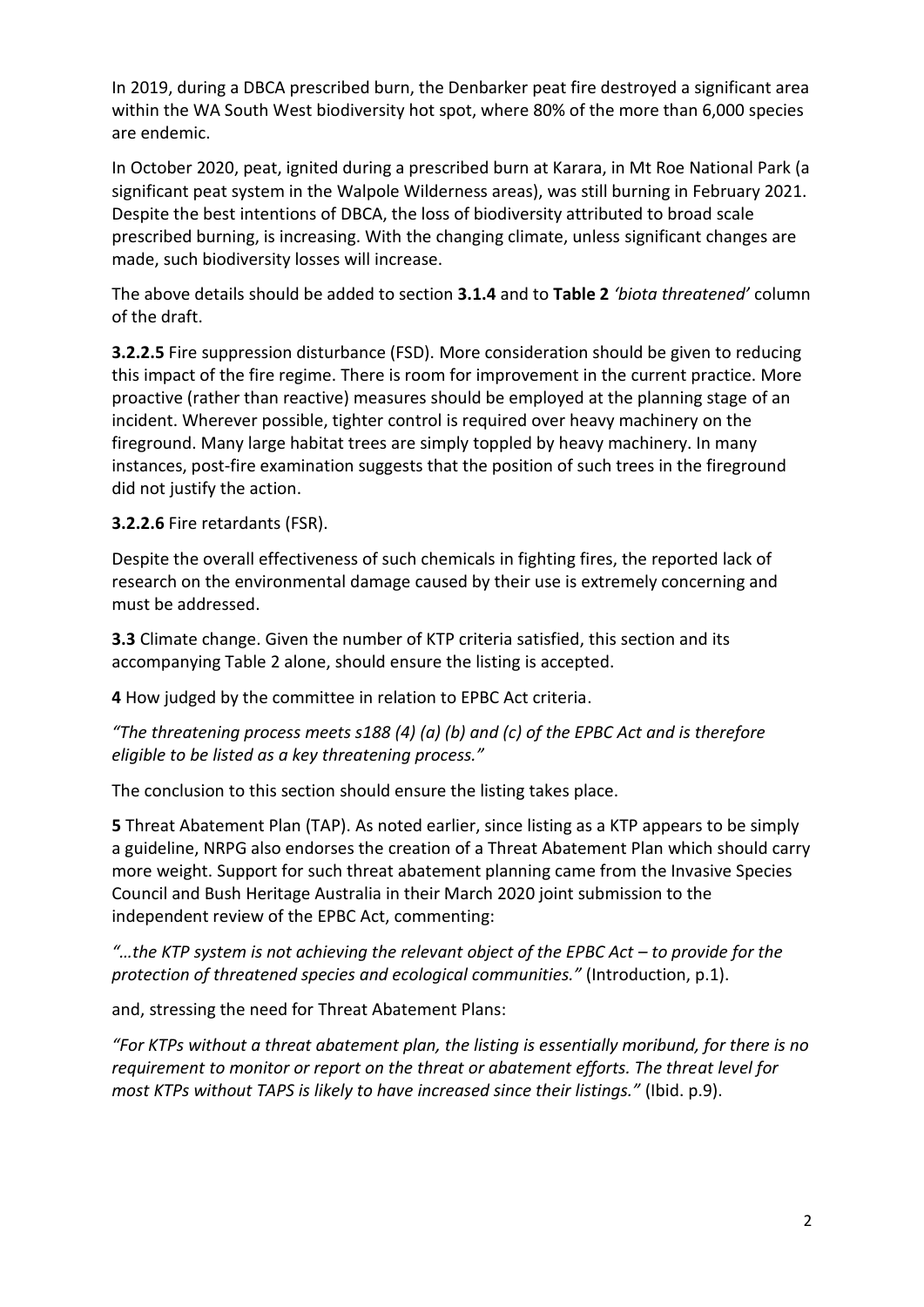## **NRPG Feedback.**

While some comments in this submission may not appear directly relevant to the listing process, nor to the creation of a Threat Abatement Plan, they should inform the bigger question of how we may combat the environmental threat of bushfire damage, such as that in the wake of the 2019/2020 fire season. The listing is the first step and the creation of a Threat Abatement Plan essential, if conservation outcomes are to be improved.

**The Royal Commission into National Natural Disaster Arrangements Report, 28 October 2020**, contains citations and recommendations relevant to combating the threats to the environment. All are relevant to this draft listing advice. It is noted that past efforts to have fire regimes listed have failed.

*"…in 2008 fire regimes was nominated as a key threatening process. No decision was made at that time to give effect to the nomination and renewed consideration was sought in 2018. In light of increasing impacts of natural hazards, we suggest this nomination be reconsidered."*

(Australian Government Department of the Environment and Energy, 2018 assessment priorities for threatened species, ecological communities and key threatening processes), cited in the **Royal Commission into National Natural Disaster Arrangements Report 28 October 2020,** p.364.

Within the Royal Commission Report, the extent of the 2019-2020 bushfire's environmental damage is highlighted and the new 'norm' forecast:

*"Over 24 million hectares were burnt … Nearly 3 billion animals were killed or displaced and many threatened species harmed and other ecological communities were extensively harmed."* (Ibid. p.5).

*"As the events of the 2019-2020 bushfire season show, what was unprecedented is now our future."* (Ibid. p.6).

**Recommendation 8.2** Research and evaluation into aerial firefighting.

Aerial firefighting is evolving at an unprecedented rate. More effort is urgently needed to fully utilise the inherent capabilities of recent developments in equipment and techniques. Rapid detection of ignitions and a rapid response to them are essential elements of successful firefighting. Aerial capabilities, fully utilised can provide these elements.

New technologies such as autonomous or remotely piloted aircraft systems (RPAS) permit not only more economic and safer early/rapid detection monitoring but also night-time operations and operations in extremely difficult fireground conditions. The technologies exist but are yet to be fully employed.

*"Australian fire agencies also use Remotely Piloted Aircraft Systems (RPAS). Although RPAS are not currently used for direct aerial firefighting, they can use camera technologies to livestream the location and behaviour of bushfires. RPAS can also operate in conditions which may be unsafe for other aircraft, such as in low light or during the night. We heard that although RPASs were used during the 2019-2020 bushfire season, their integration into the wider firefighting effort is immature."* (Royal Commission Report 8.18 p. 209).